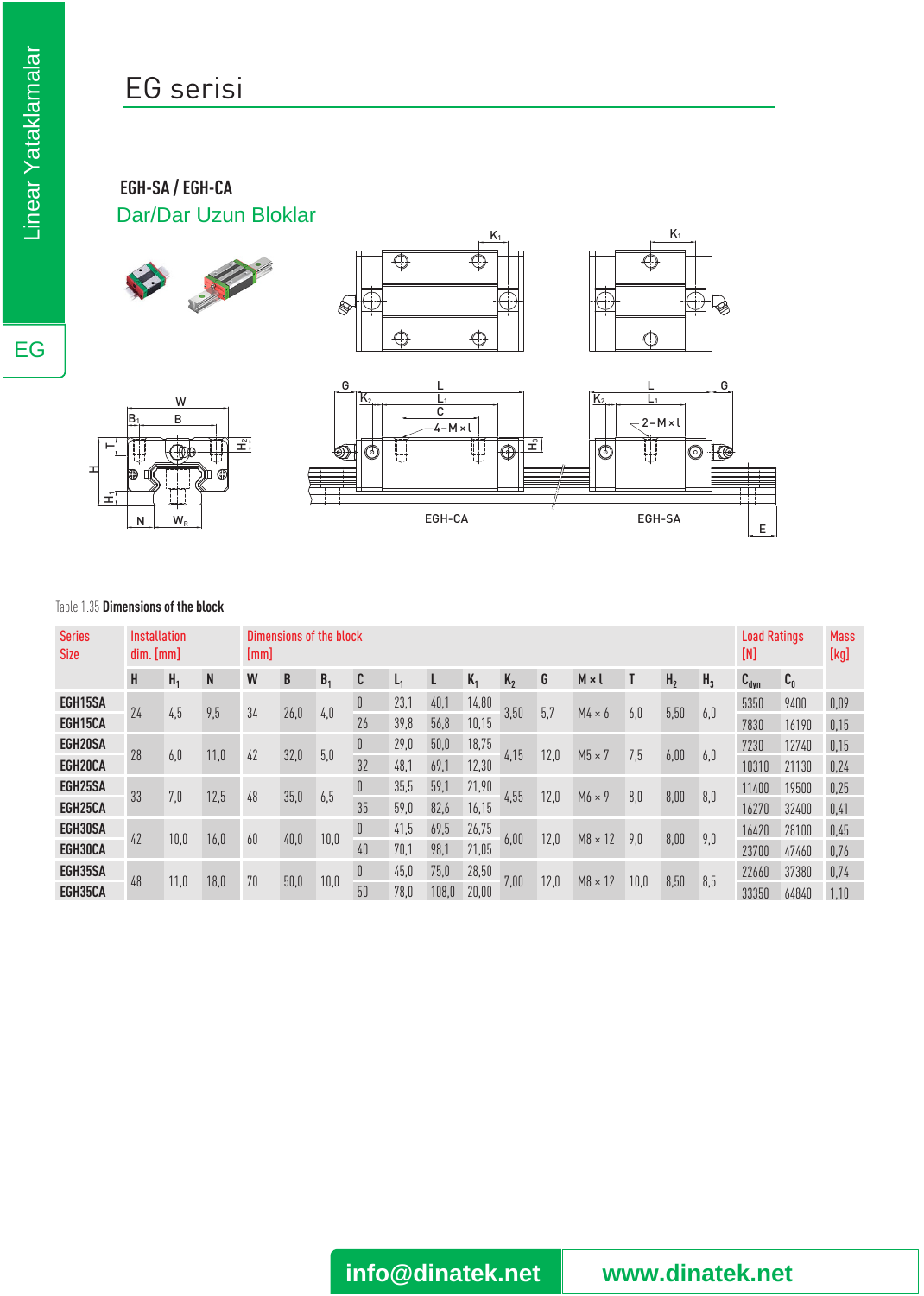## EG serisi

### **EGW-SC / EGW-CC** Geni / Geni Uzun Bloklar









E

 $K_1$ 

€

 $\overline{\mathbb{Q}}$ 

### Table 1.36 **Dimensions of the block**

| <b>Series</b><br><b>Size</b> | Installation<br>dim. [mm] |                |      | Dimensions of the block<br>[mm] |      |                |    |                |       |       |         |      |                |             |      |                | <b>Load Ratings</b><br>[N] |           | <b>Mass</b><br>[kg]                    |      |
|------------------------------|---------------------------|----------------|------|---------------------------------|------|----------------|----|----------------|-------|-------|---------|------|----------------|-------------|------|----------------|----------------------------|-----------|----------------------------------------|------|
|                              | H                         | H <sub>1</sub> | N    | W                               | B    | B <sub>1</sub> | C  | L <sub>1</sub> | L     | $K_1$ | $K_{2}$ | G    | M              |             |      | H <sub>2</sub> | H <sub>3</sub>             | $C_{dyn}$ | $\mathfrak{c}_{\scriptscriptstyle{0}}$ |      |
| EGW15SC                      |                           |                |      | 52                              | 41,0 |                | 0  | 23,1           | 40,1  | 14,80 | 3,50    | 5,7  | M <sub>5</sub> | 5,0         | 7,0  |                |                            | 5350      | 9400                                   | 0,12 |
| EGW15CC                      | 24                        | 4,5            | 18,5 |                                 |      | 5,5            | 26 | 39,8           | 56,8  | 10,15 |         |      |                |             |      | 5,50           | 6,0                        | 7830      | 16190                                  | 0.21 |
| EGW20SC                      | 28                        | 6,0            | 19,5 | 59                              | 49,0 | 5,0            | 0  | 29,0           | 50,0  | 18,75 |         | 12,0 | M6             | 7,0         | 9,0  | 6,00           | 6,0                        | 7230      | 12740                                  | 0.19 |
| EGW20CC                      |                           |                |      |                                 |      |                | 32 | 48,1           | 69.7  | 12,30 | 4,15    |      |                |             |      |                |                            | 10310     | 21130                                  | 0.32 |
| EGW25SC                      | 33                        | 7,0            | 25,0 | 73                              | 60,0 | 6,5            | 0  | 35,5           | 59,1  | 21,90 | 4,55    | 12,0 | M <sub>8</sub> | 7,5<br>10,0 |      | 8,00           | 8,0                        | 11400     | 19500                                  | 0.35 |
| EGW25CC                      |                           |                |      |                                 |      |                | 35 | 59,0           | 82,6  | 16,15 |         |      |                |             |      |                |                            | 16270     | 32400                                  | 0.59 |
| EGW30SC                      | 42                        | 10,0           | 31,0 | 90                              | 72,0 | 9,0            | 0  | 41,5           | 69,5  | 26,75 | 6,00    | 12,0 | M10            | 7,0         | 10,0 | 8,00           | 9,0                        | 16420     | 28100                                  | 0.62 |
| EGW30CC                      |                           |                |      |                                 |      |                | 40 | 70,1           | 98.1  | 21,05 |         |      |                |             |      |                |                            | 23700     | 47460                                  | 1.04 |
| EGW35SC                      |                           | 11,0           | 33,0 | 100                             | 82,0 | 9,0            | 0  | 45,0           | 75,0  | 28,50 | 7,00    | 12,0 |                | 10,0        | 13,0 | 8,50           | 8,5                        | 22660     | 37380                                  | 0.91 |
| EGW35CC                      | 48                        |                |      |                                 |      |                | 50 | 78.0           | 108.0 | 20,00 |         |      | M10            |             |      |                |                            | 33350     | 64840                                  | 1.40 |

EG

**info@dinatek.net www.dinatek.net**